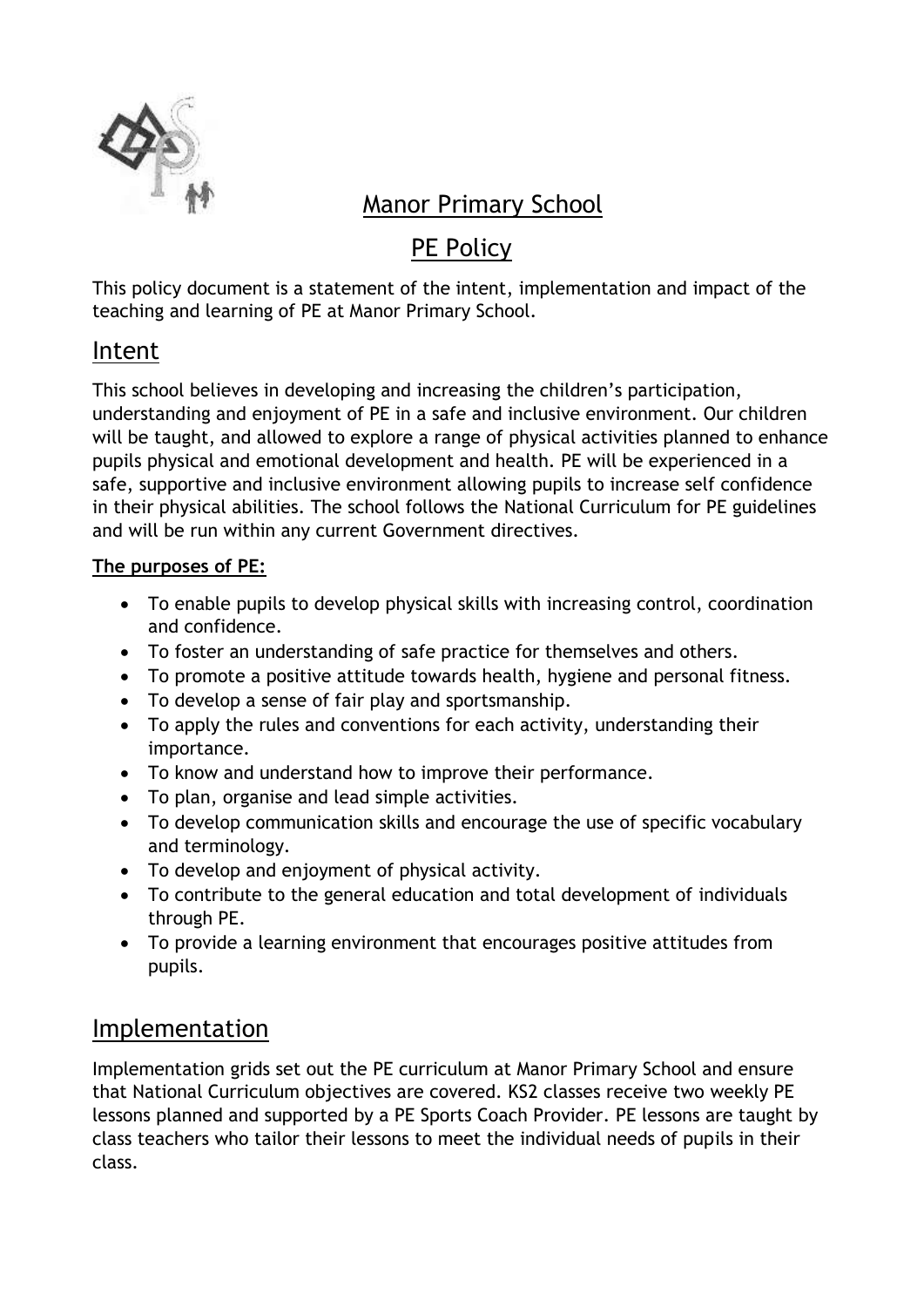The aspects taught show an appropriate of balance of activities throughout the year and offer opportunities for pupils of all abilities to develop skills, knowledge and understanding in all areas. Progression of skills is built into each aspect so that pupils are increasingly challenged as they move up the school. Individual lessons may need to be adapted due to the weather or facility availability. Planning for PE is continually assessed and updated to reflect changing circumstances.

### Impact

Progress and achievement in PE is evident throughout the curriculum with pupils continuously building on the skills they acquire and applying these into a variety of contexts. By the end of a key stage pupils are expected to know, apply and understand the skills and processes relevant to each area of study.

#### **Assessment and monitoring.**

It is the responsibility of the class teacher to maintain an overview of each child's progress in PE. Teachers assess children's work in PE by making assessments as they observe and question pupils whilst they are working in lesson time. This information can be used to plan future work, inform teachers where pupil intervention is necessary and enable the teacher to make an assessment of the progress that each child has made during the year. This information may also be imparted to parents as part of an end of year report to parents. Teachers may also hold photographic evidence of the work undertaken in PE lessons.

### **Equal opportunities and inclusion**

We recognise that in all classes children have a wide range of abilities and we ensure that we provide suitable learning opportunities for all children. This can be achieved by:

- Planning differentiated activities to suit the ability of all children.
- Using a variety of teaching methods and learning styles in PE lessons.
- Employ a mixture of individual, paired and group activities to cater for the preference, strengths and needs of every child.
- Providing and adapting equipment and resources that allow all children to access the subject.
- Using examples of performance to demonstrate good practice.
- Setting common tasks that can be open ended or have a range of results.
- Set tasks that have increasing difficulty so children can complete the tasks at their own pace and level.
- Grouping of pupils to work cooperatively.
- Provide additional support where necessary.
- have high expectations of all pupils.
- Ensure that examples are free rom stereotyping.